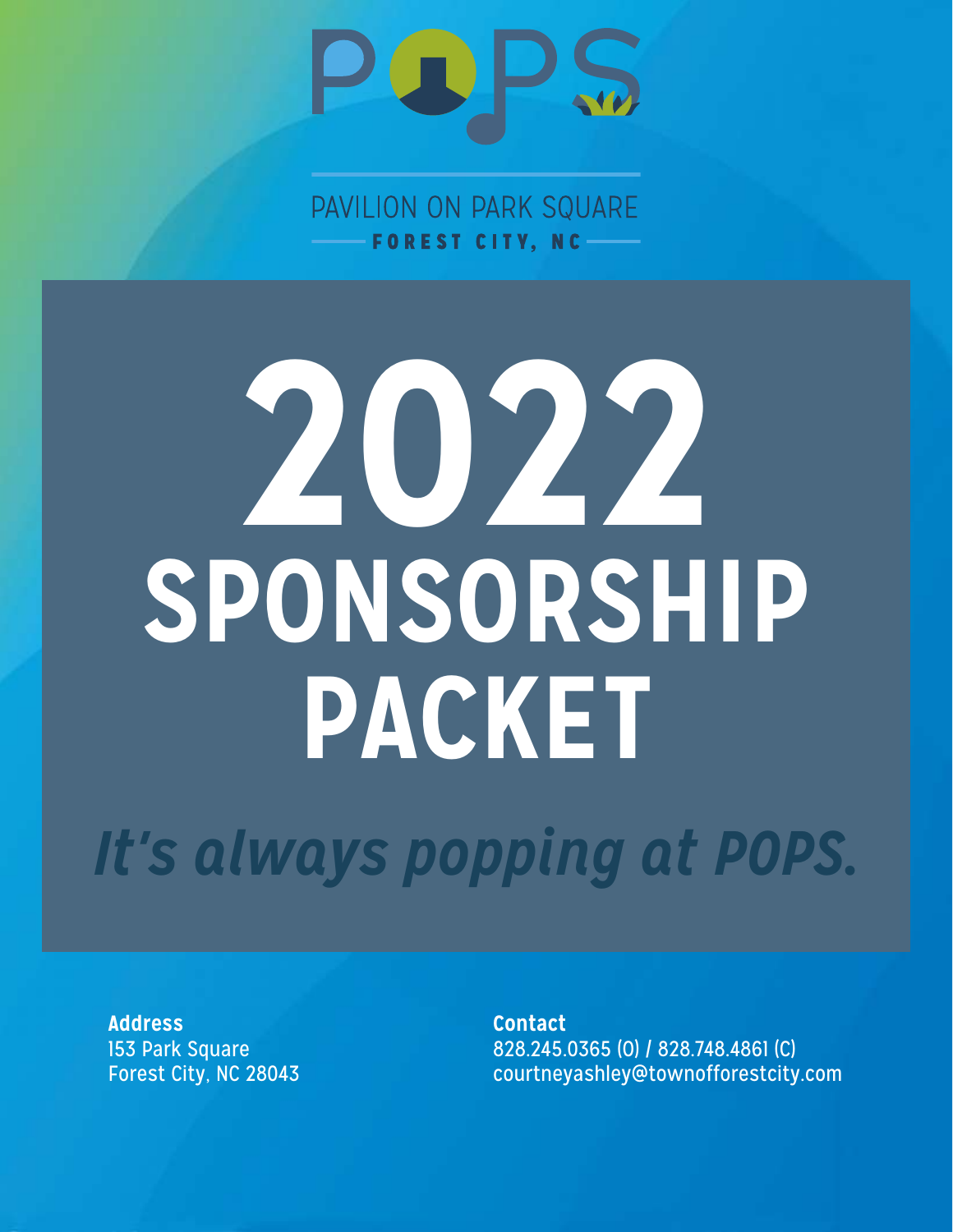#### **"I love something of this caliber is in my hometown!"**

**MARINE** 

"Beautiful location near everything Easy to get to and leave from. Small Town Friendly's perfect location Love it being in downtown, close to restaurants and shops within walking distance."

#### **"It's fantastic to have a place for the community to gather!"**

"POPS is the place to go unwind on an evening with a cold beer while listening to your favorite band or enjoy a family day with surprises and treats for all ages."

**"POPS is a great asset to Rutherford County. My family enjoyed many events and we're looking forward to many more!"**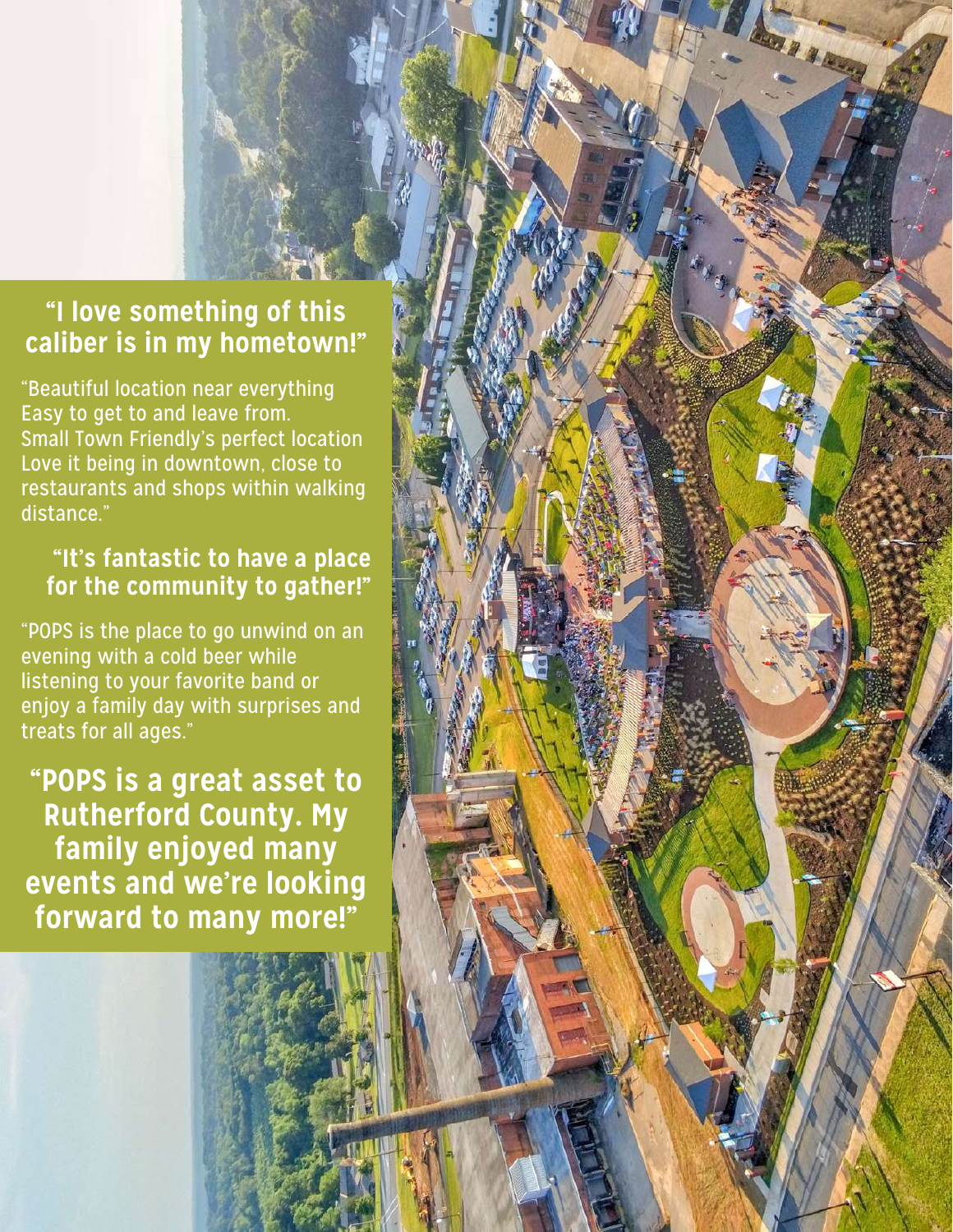# *GREETINGS FROM THE TOWN OF FOREST CITY!*

 As the 2022 season at POPS quickly approaches, I want to share some exciting opportunities for your business to work in collaboration with our team this year. As you may know, the Pavilion On Park Square (POPS) opened in May 2019, and thousands of people from across the United States have visited our venue and attended our events. We are adding even more events this year, and we are looking forward to welcoming many new and old visitors.

 So where does your business fit into this? One of my goals this year is to enhance collaboration with our local businesses and organizations during events at POPS. I make a point to talk to at least ten people at each of our events to get their feedback. Almost every person I speak with tells me that they went shopping at our local shops and boutiques and enjoyed a meal at one of our local restaurants before or during an event. Having a diverse schedule of events helps to bring people to our town, and the great experiences they have at businesses like yours makes them want to come back.

 To continue encouraging our guests to visit your business, I would like to present several sponsorship opportunities to you. As a leader in our community, your involvement with us is a chance for your organization to receive positive exposure and to join other individuals, organizations and community partners to acheive our mission of creating a fun, family-friendly environment where our community can gather.

 If you choose to pursue a sponsorship with us, we will highlight the ways that your business contributes to making Rutherford County a great place to live, work and visit. Enclosed are the specific details of the various sponsorship levels. Your sponsorship package can also be tailored to fit your organization's goals.

 I believe that this is a great way for us to come together as a community to keep highlighting our amazing local organizations. With your support at these upcoming events, we are sure to make the 2022 season at POPS an overwhelming success. Beyond your sponsorship, I would like to welcome you to join us by attending the multitude of 2022 events.

 If your organization is interested in being an official event sponsor or if you have any questions, please reach out to me at 828.245.0365 (office), 828.748.4861 (cell) or courtneyashley@townofforestcity.com. I would be more than happy to set up a time to meet with you in-person to discuss how we can make this partnership a success.

Thank you for your time, and I look forward to working with you!

Sincerely,

Courtney Ashley Marketing and Events Coordinator, Town of Forest City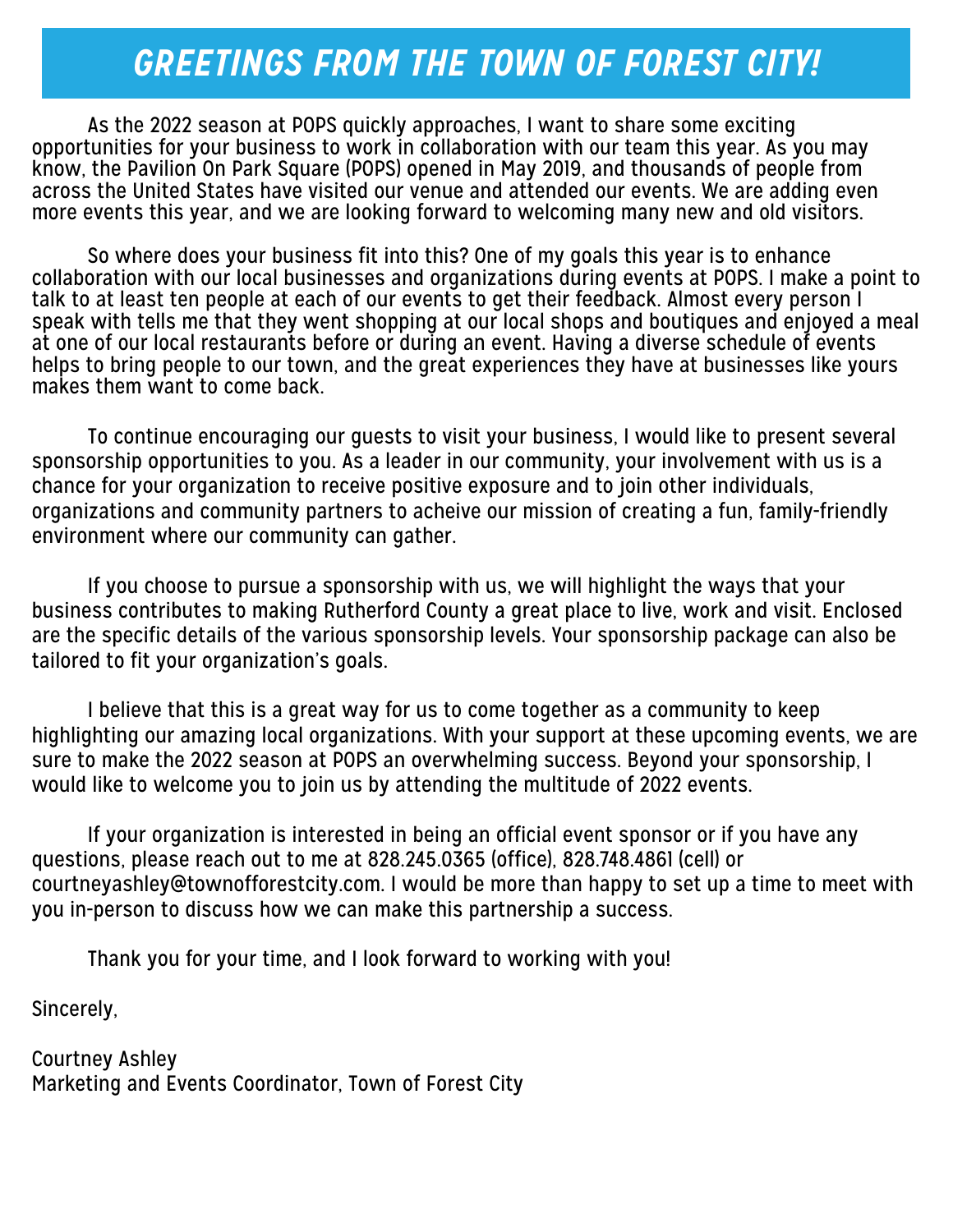# *WHY YOUR INVOLVEMENT MATTERS*

The Pavilion On Park Square (POPS) is the centerpiece of Forest City. Literally - it's right in the middle of downtown. During the inaugural season in 2019, over 25,000 people attended events at POPS and an additional 50,000 people have visited the park on non-event days, and we have had visitors from all over Rutherford County as well as surrounding counties and states, reaching as far as Florida, Texas and Alabama. What does this mean for you?

#### **You have the potential to reach thousands of people in one night.**

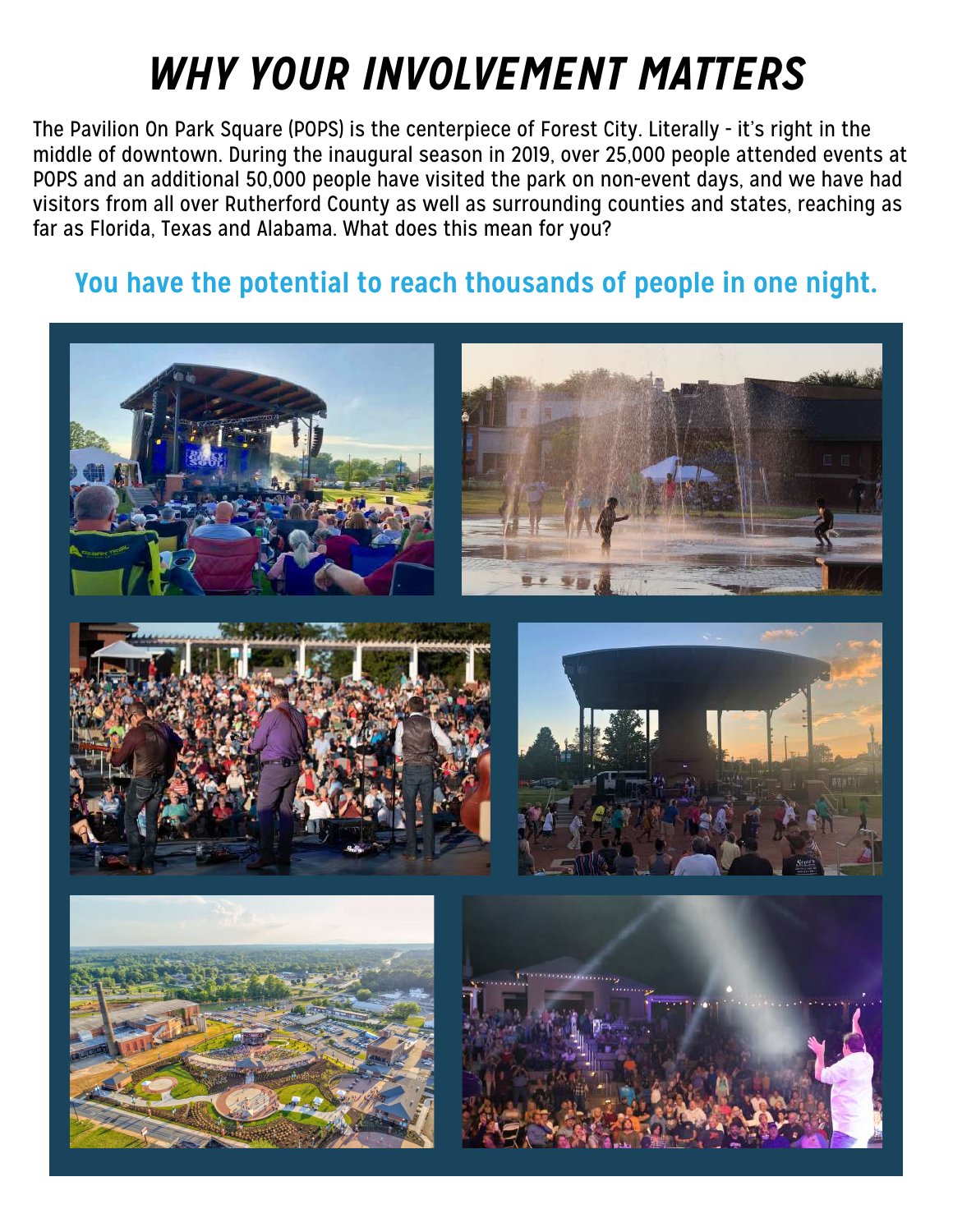#### **SPRING CONCERT** MAY 14

The first of our two largest events, our Spring Concert is the perfect opportunity to highlight your organization. In 2019 and 2021, our Spring and Fall Concerts maxed out the park's 2,500-person capacity limit. We expect to see the same numbers at our Spring and Fall Concerts in 2022. These events bring the biggest and largest audience POPS can hold, making them the best events to promote your brand to the highest number of people possible in just one night.

|            | <b>SPONSORSHIP</b><br><b>BENEFITS</b> | HEADLINER | OPENER<br>S2,500 | DIRECTOR<br>SI,000 | PRODUCER  | PUBLICIST   | STAGEHAND   |
|------------|---------------------------------------|-----------|------------------|--------------------|-----------|-------------|-------------|
| PRE-EVENT  | <b>Social Media Promotion</b>         | $\bullet$ | $\bullet$        | $\bullet$          | $\bullet$ | $\bullet$   | $\bullet$   |
|            | <b>Website Promotion</b>              | Logo      | Logo             | Logo               | Logo      | <b>Name</b> | <b>Name</b> |
|            | <b>Email Blasts</b>                   | $\bullet$ | $\bullet$        | $\bullet$          | $\bullet$ | $\bullet$   | $\bullet$   |
|            | <b>Event Flyer</b>                    | Logo      | Logo             | Logo               | Logo      | <b>Name</b> | <b>Name</b> |
|            | <b>Press Release</b>                  | $\bullet$ | $\bullet$        | $\bullet$          | $\bullet$ | $\bullet$   | $\bullet$   |
|            | <b>Ticket Giveaways</b>               | $\bullet$ | $\bullet$        | $\bullet$          | $\bullet$ | $\bullet$   | $\bullet$   |
| DAY-OF     | # of Comp Tickets                     | 10 (VIP)  | 8 (VIP)          | 6 (VIP)            | 4 (GA)    | 2(GA)       | 1(GA)       |
|            | On-Stage Thank You                    | $\bullet$ | $\bullet$        | $\bullet$          | $\bullet$ | $\bullet$   | $\bullet$   |
|            | <b>Introduction of Bands</b>          | $\bullet$ |                  |                    |           |             |             |
|            | <b>Event Banners</b>                  | Logo      | Logo             | Logo               | Logo      | <b>Name</b> | <b>Name</b> |
|            | 10' x 10' Reserved Booth              | $\bullet$ | $\bullet$        | $\bullet$          | $\bullet$ |             |             |
|            | <b>Concessions Voucher</b>            | \$30.00   | \$25.00          | \$20.00            | \$15.00   | \$10.00     | \$5.00      |
| POST-EVENT | <b>Outgoing Press Release</b>         | $\bullet$ | $\bullet$        | $\bullet$          | $\bullet$ | $\bullet$   | $\bullet$   |
|            | Thank You E-mail Blast                | $\bullet$ | $\bullet$        | $\bullet$          | $\bullet$ | $\bullet$   | $\bullet$   |
|            |                                       |           |                  |                    |           |             |             |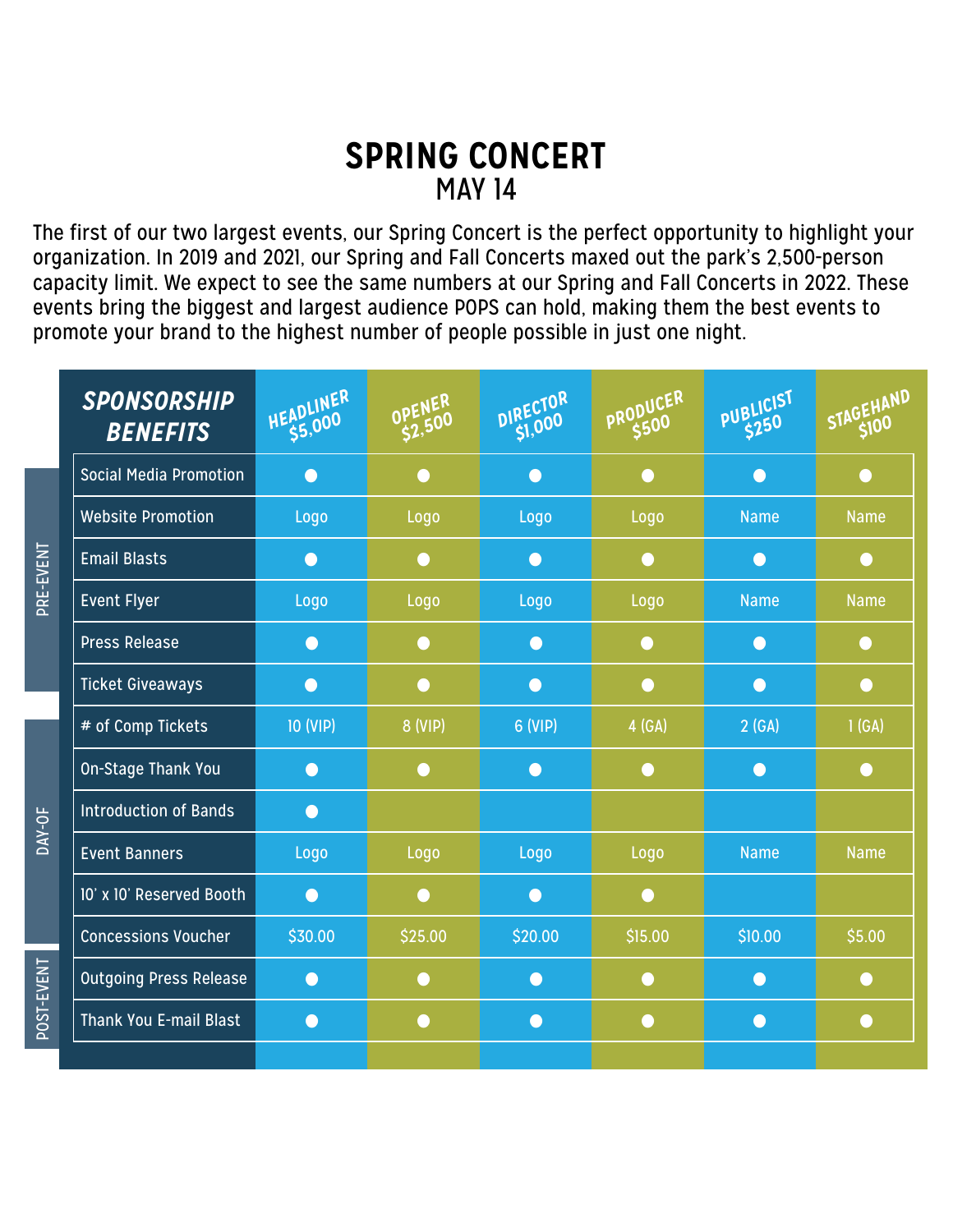### **FALL CONCERT** OCTOBER 15

What we said on the last page except... fall. PLUS - sponsor the Spring and Fall Concert and get 25% off your total sponsorship!

|            | <b>SPONSORSHIP</b><br><b>BENEFITS</b> | HEADLINER | OPENER<br>S2,500 | DIRECTOR<br>SI,000 | PRODUCER<br>\$500 | PUBLICIST   | STAGEHAND   |
|------------|---------------------------------------|-----------|------------------|--------------------|-------------------|-------------|-------------|
|            | <b>Social Media Promotion</b>         | $\bullet$ | $\bullet$        | $\bullet$          | $\bullet$         | $\bullet$   | $\bullet$   |
| PRE-EVENT  | <b>Website Promotion</b>              | Logo      | Logo             | Logo               | Logo              | <b>Name</b> | <b>Name</b> |
|            | <b>Email Blasts</b>                   | $\bullet$ | $\bullet$        | $\bullet$          | $\bullet$         | $\bullet$   | $\bullet$   |
|            | <b>Event Flyer</b>                    | Logo      | Logo             | Logo               | Logo              | <b>Name</b> | <b>Name</b> |
|            | <b>Press Release</b>                  | $\bullet$ | $\bullet$        | $\bullet$          | $\bullet$         | $\bullet$   | $\bullet$   |
|            | <b>Ticket Giveaways</b>               | $\bullet$ | $\bullet$        | $\bullet$          | $\bullet$         | $\bullet$   | $\bullet$   |
|            | # of Comp Tickets                     | 10 (VIP)  | 8 (VIP)          | 6 (VIP)            | 4 (GA)            | 2(GA)       | 1(GA)       |
|            | On-Stage Thank You                    | $\bullet$ | ∩                | $\bullet$          | $\bullet$         | $\bullet$   | $\bullet$   |
|            | <b>Introduction of Bands</b>          | $\bullet$ |                  |                    |                   |             |             |
| DAY-OF     | <b>Event Banners</b>                  | Logo      | Logo             | Logo               | Logo              | <b>Name</b> | <b>Name</b> |
|            | 10' x 10' Reserved Booth              | $\bullet$ | $\bullet$        | $\bullet$          | $\bullet$         |             |             |
|            | <b>Concessions Voucher</b>            | \$30.00   | \$25.00          | \$20.00            | \$15.00           | \$10.00     | \$5.00      |
|            | <b>Outgoing Press Release</b>         | $\bullet$ | $\bullet$        | $\bullet$          | $\bullet$         | $\bullet$   | $\bigcirc$  |
| POST-EVENT | <b>Thank You E-mail Blast</b>         | $\bullet$ | $\bullet$        | $\bullet$          | $\bullet$         | $\bullet$   | $\bullet$   |
|            |                                       |           |                  |                    |                   |             |             |

POST-EVENT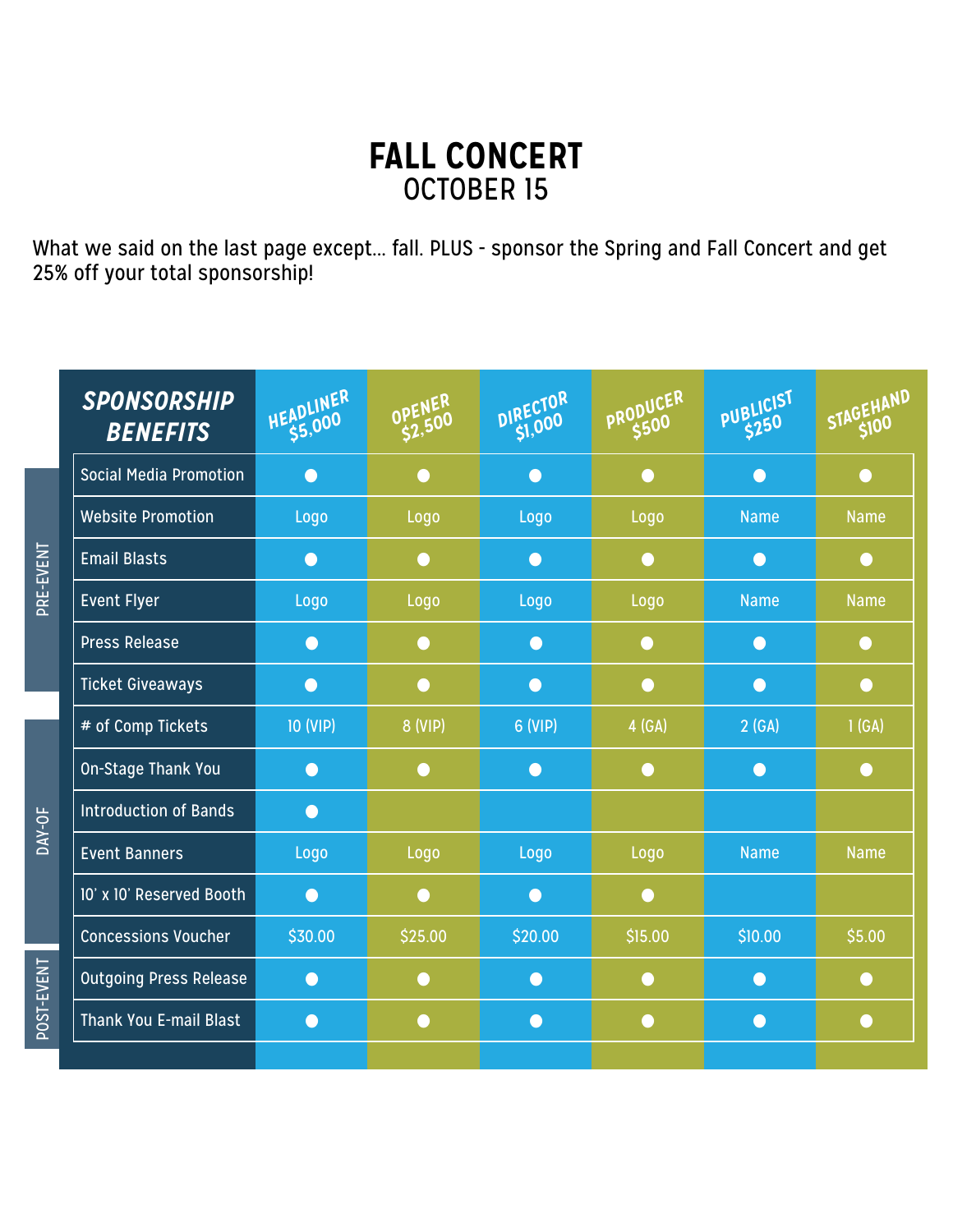## **FINALLY FRIDAYS** MAY 6 • JUNE 3 • JULY 1 • AUGUST 5

The Finally Fridays series is how Forest City kickstarts the weekend every first Friday of the summer. As the largest monthly free entertainment celebration, Finally Fridays provides a way for friends, co-workers and families to gather, unwind and network while enjoying live music, tasty food and beverages and a fun, casual atmosphere. With an average attendance of 1,000 at each of the four concerts, you will have multiple opportunities to showcase your organization.

|            | <b>SPONSORSHIP</b><br><b>BENEFITS</b> | HEADLINER | OPENER    | DIRECTOR<br>\$2,500 | PRODUCER<br>SI,00 | PUBLICIST   | STAGEHAND   |
|------------|---------------------------------------|-----------|-----------|---------------------|-------------------|-------------|-------------|
| PRE-EVENT  | <b>Social Media Promotion</b>         | $\bullet$ | $\bullet$ | $\bullet$           | $\bullet$         | $\bigcap$   | $\bullet$   |
|            | <b>Website Promotion</b>              | Logo      | Logo      | Logo                | Logo              | <b>Name</b> | <b>Name</b> |
|            | <b>Email Blasts</b>                   | $\bullet$ | $\bullet$ | $\bullet$           | ∩                 | ∩           | $\bigcirc$  |
|            | <b>Event Flyer</b>                    | Logo      | Logo      | Logo                | Logo              | <b>Name</b> | <b>Name</b> |
|            | <b>Press Release</b>                  | $\bullet$ | $\bullet$ | $\bullet$           | $\bullet$         |             |             |
|            | <b>Reserved VIP Table</b>             | $\bullet$ | $\bullet$ | $\bullet$           |                   |             |             |
|            | On-Stage Thank You                    | $\bullet$ | $\bullet$ | $\bullet$           | $\bullet$         | $\bullet$   | $\bullet$   |
|            | <b>Introduction of Bands</b>          | $\bullet$ |           |                     |                   |             |             |
| DAY-OF     | <b>Event Banners</b>                  | Logo      | Logo      | Logo                | Logo              | <b>Name</b> | <b>Name</b> |
|            | 10' x 10' Reserved Booth              | $\bullet$ | $\bullet$ | $\bullet$           | $\bullet$         | $\bullet$   |             |
|            | <b>Concessions Voucher</b>            | \$60.00   | \$50.00   | \$40.00             | \$30.00           | \$20.00     | \$10.00     |
|            | <b>Outgoing Press Release</b>         | $\bullet$ | ●         | $\bullet$           | €                 | $\bullet$   | O           |
| POST-EVENT | <b>Thank You E-mail Blast</b>         | $\bullet$ | $\bullet$ | $\bullet$           | $\bullet$         | $\bullet$   | $\bullet$   |
|            |                                       |           |           |                     |                   |             |             |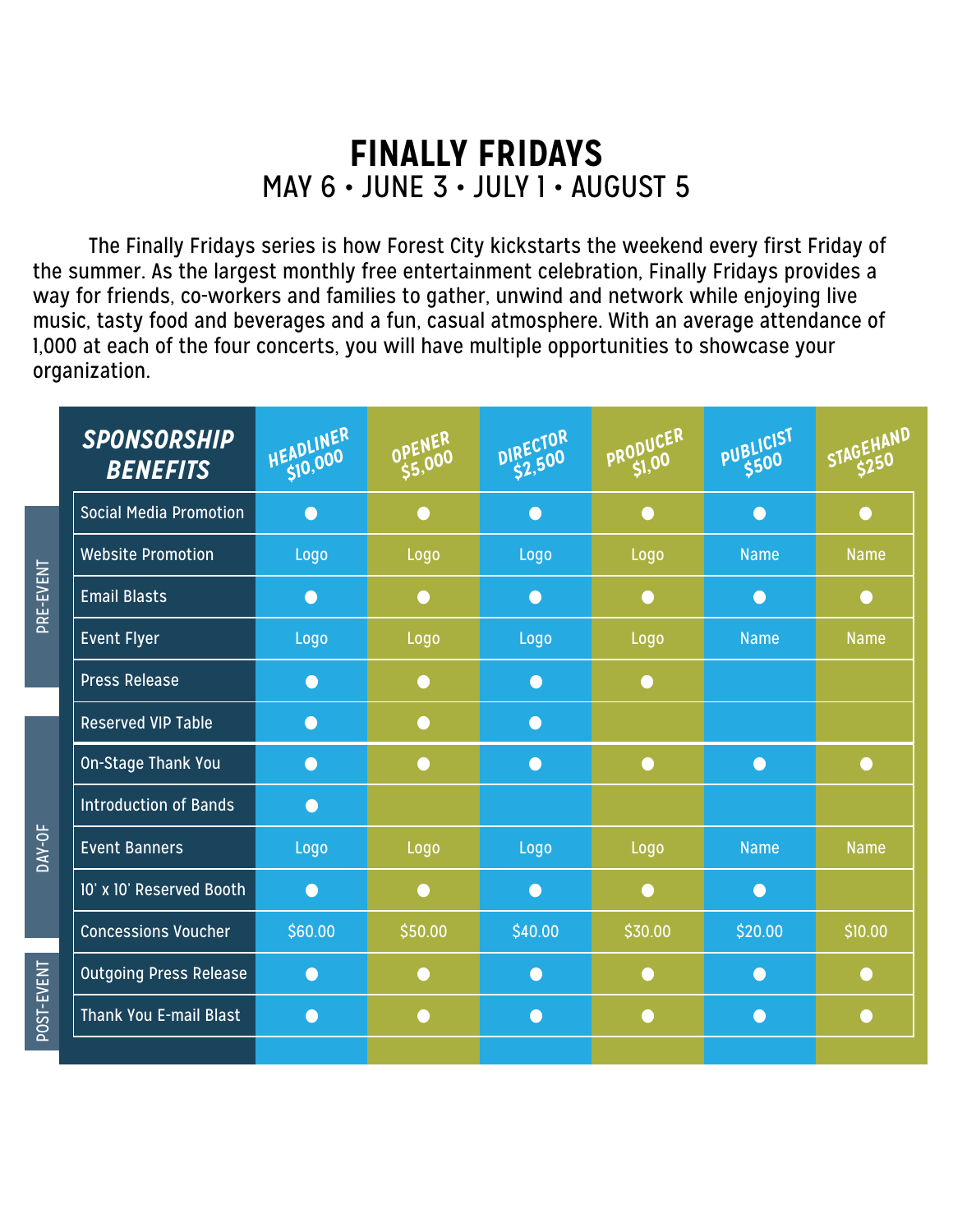# **FREE MOVIE FRIDAYS** APRIL 29 • MAY 20 • JUNE 24 • JULY 29 • AUGUST 26 • SEPTEMBER 30

These free movie nights give attendees the chance to watch a movie on a 25-ft. screen along with popcorn, candy, drinks and other concessions available for purchase. All shows begin at dusk, and families can enjoy a night out in a safe, family-friendly environment! With an average attendance of 750 at each of the six movie nights, you will have multiple opportunities to showcase your organization.

|                     | <b>SPONSORSHIP</b><br><b>BENEFITS</b>              | HEADLINER |
|---------------------|----------------------------------------------------|-----------|
|                     | <b>Social Media Promotion</b>                      |           |
|                     | <b>Website Promotion</b>                           | Logo      |
| PRE-EVENT           | <b>Email Blasts</b>                                |           |
|                     | <b>Event Flyer</b>                                 | Logo      |
|                     | <b>Press Release</b>                               |           |
|                     | On-Stage Thank You                                 |           |
|                     | Friendship Nissan Commercial Played Before Movie   |           |
| $\overline{DAY-OF}$ | Display of Up to Four Vehicles on Large Splash Pad |           |
|                     | <b>Event Banners</b>                               | Logo      |
|                     | 10' x 10' Reserved Booth                           |           |
|                     | <b>Concessions Voucher</b>                         | \$60.00   |
|                     | <b>Outgoing Press Release</b>                      |           |
| POST-EVENT          | Thank You E-mail Blast                             |           |
|                     |                                                    |           |